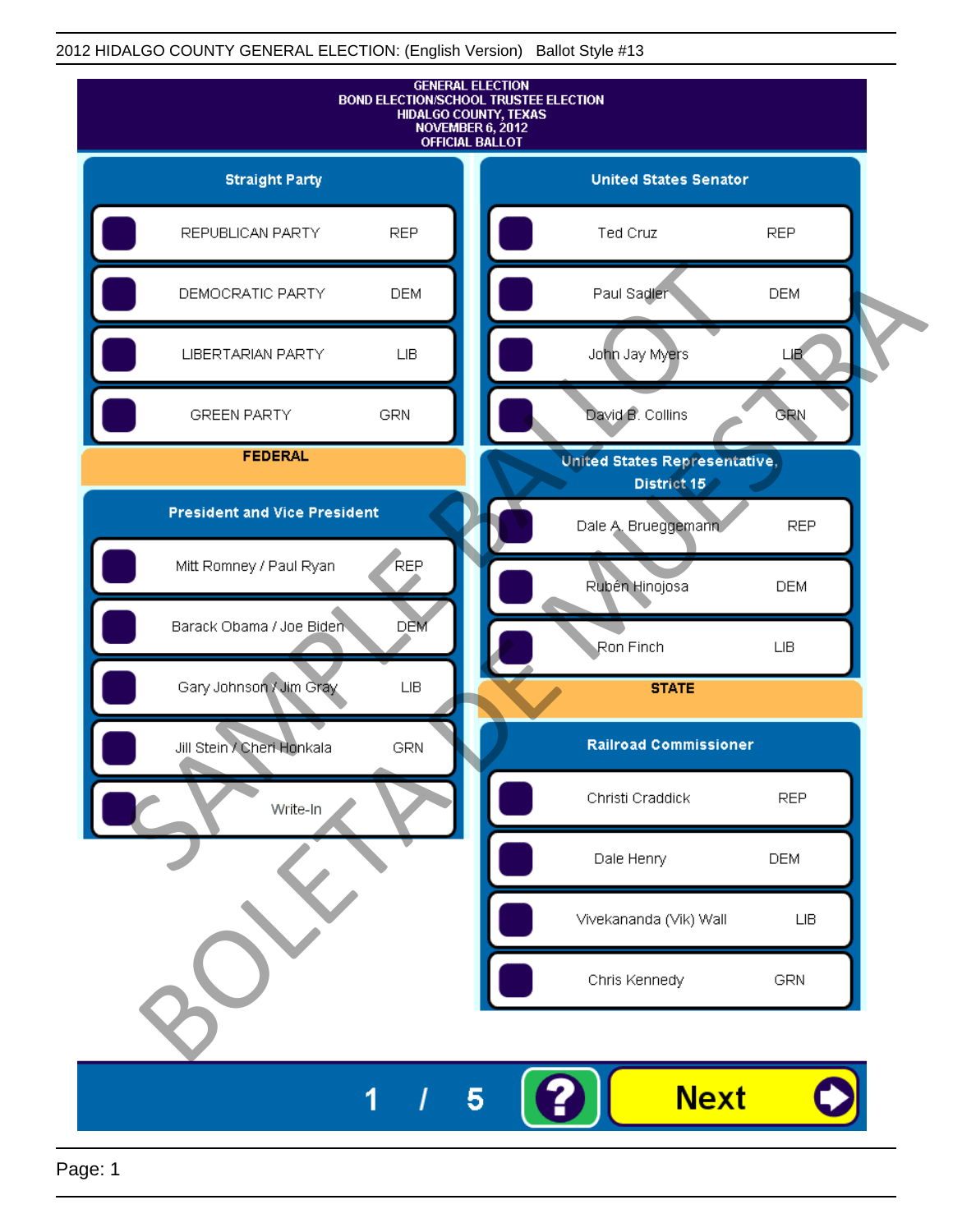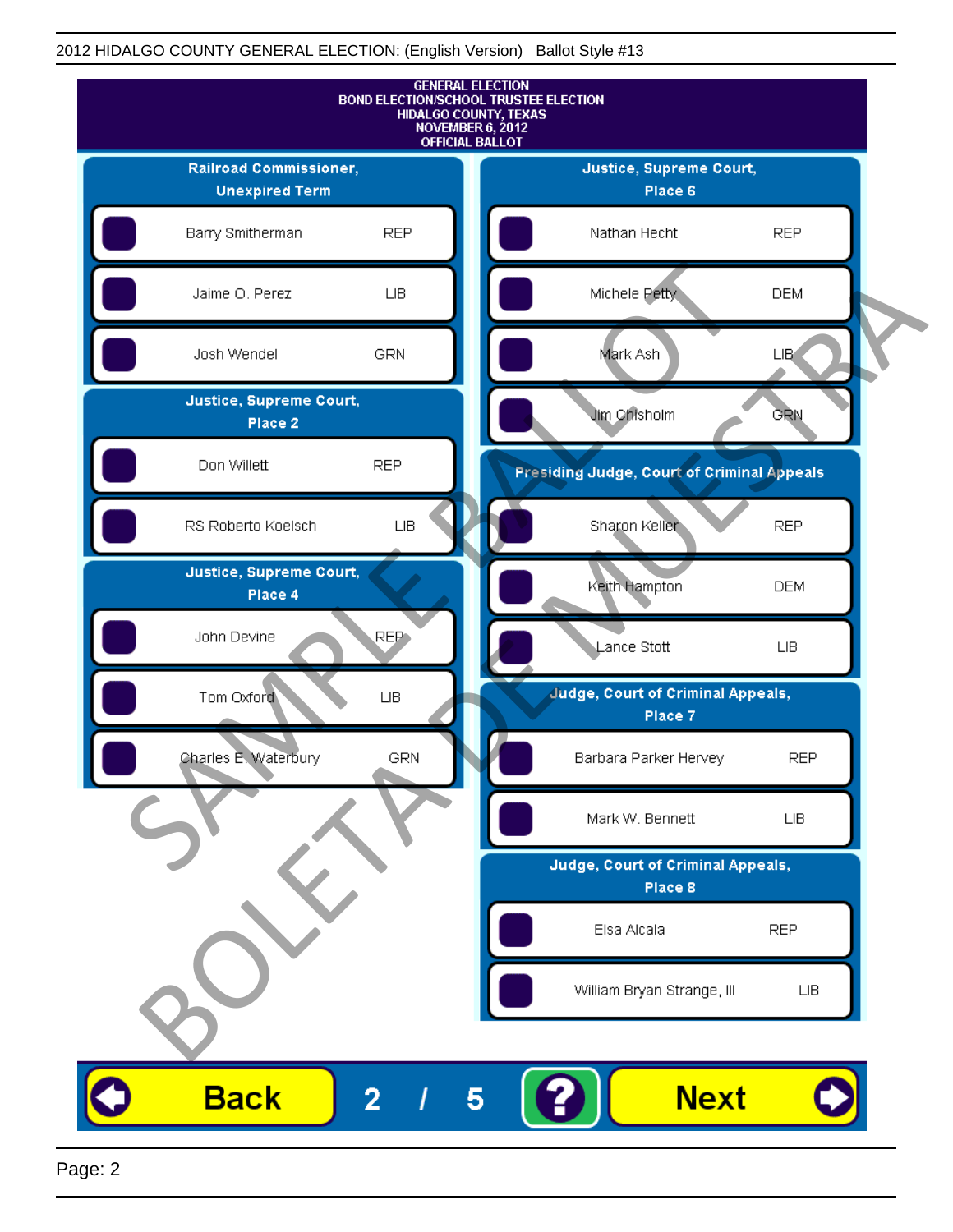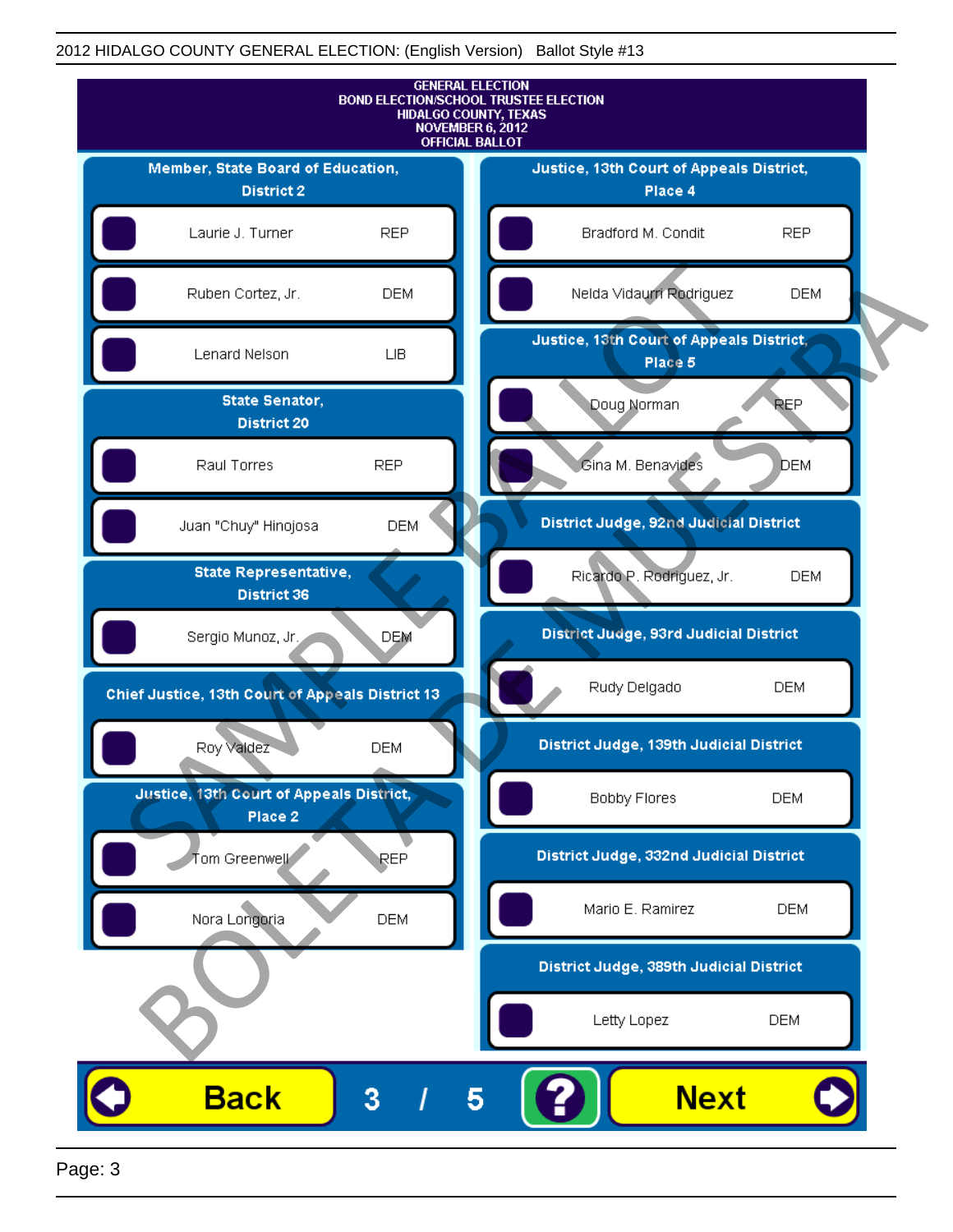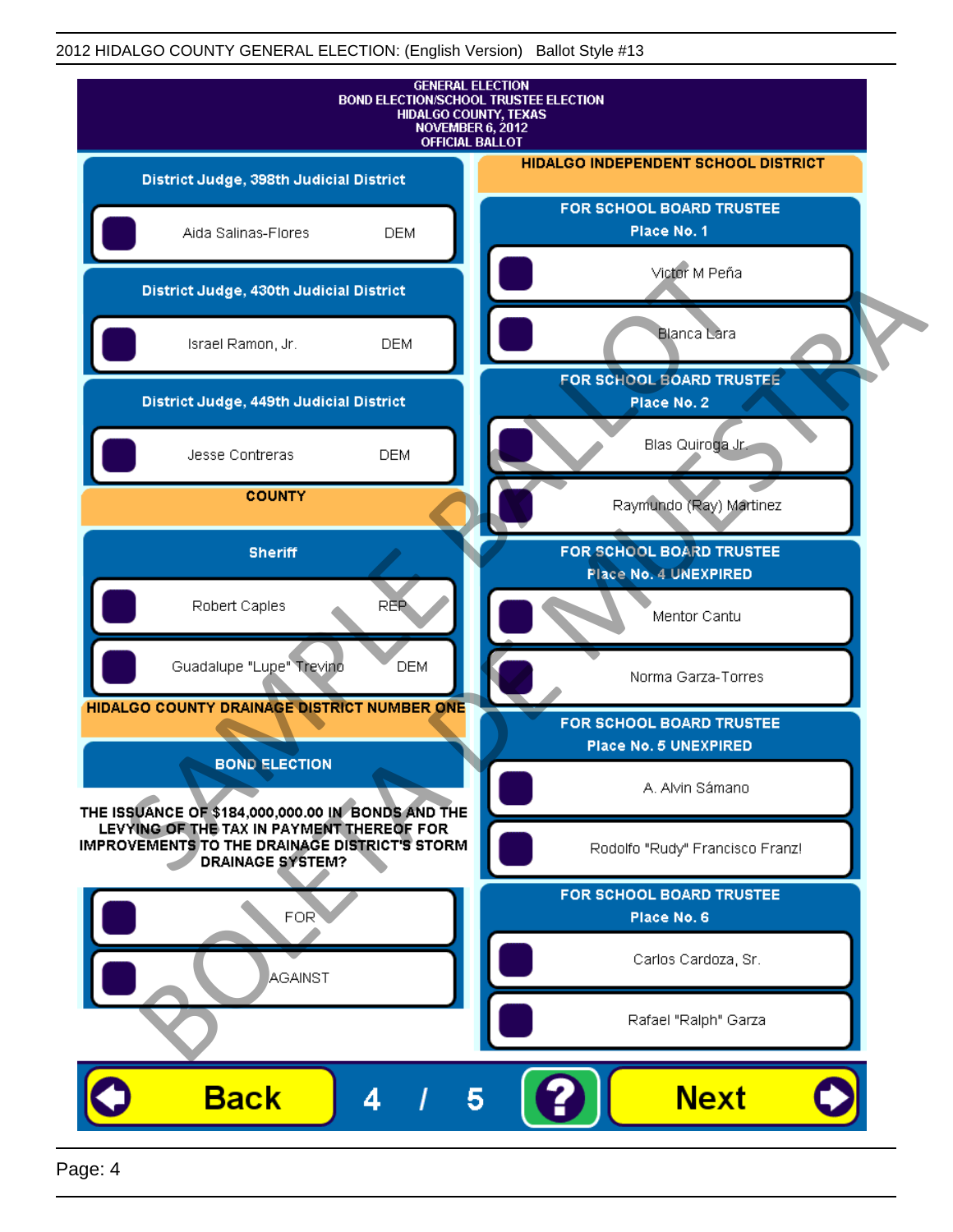| <b>GENERAL ELECTION</b><br><b>BOND ELECTION/SCHOOL TRUSTEE ELECTION</b><br><b>HIDALGO COUNTY, TEXAS</b><br>NOVEMBER 6, 2012<br><b>OFFICIAL BALLOT</b> |                    |
|-------------------------------------------------------------------------------------------------------------------------------------------------------|--------------------|
| FOR SCHOOL BOARD TRUSTEE<br>Place No. 7                                                                                                               |                    |
| Yesenia Ayala                                                                                                                                         |                    |
| David Badillo                                                                                                                                         |                    |
| UNOPPOSED CANDIDATES DECLARED ELECTED                                                                                                                 |                    |
| Judge, County Court at Law No. 7<br>Sergio Valdez (DEM)                                                                                               |                    |
| County Tax Assessor-Collector<br>Pablo "Paul" Villarreal, Jr. (DEM)                                                                                   |                    |
| <b>County Commissioner, Precinct No. 1</b><br>A.C. Cuellar Jr. (DEM)                                                                                  |                    |
| County Commissioner, Precinct No. 3<br>Joe M. Flores (DEM)                                                                                            |                    |
| Justice of the Peace, Precinct No. 1 Place 1<br>Gilberto Saenz (DEM)                                                                                  |                    |
| Justice of the Peace, Precinct No. 2 Place 1<br>Robert M. "Bobby" Contreras (DEM)                                                                     |                    |
| Justice of the Peace, Precinct No. 3 Place 1<br>Luis J. Garza (DEM)                                                                                   |                    |
| Justice of the Peace Precinct, No. 4 Place 1<br>Charlie Espinoza (DEM)                                                                                |                    |
| <b>Constable, Precinct No. 1</b><br>Celestino Avila Jr. (DEM)                                                                                         |                    |
| Constable, Precinct No. 2<br>Martin "Marty" Cantú (DEM)                                                                                               |                    |
| Constable, Precinct No. 3<br>Lazaro "Larry" Gallardo Jr. (DEM)                                                                                        |                    |
| Constable, Precinct No. 4<br>J.E. "Eddie" Guerra (DEM)                                                                                                |                    |
|                                                                                                                                                       |                    |
|                                                                                                                                                       |                    |
| <b>Back</b><br>5                                                                                                                                      | <b>Review</b><br>5 |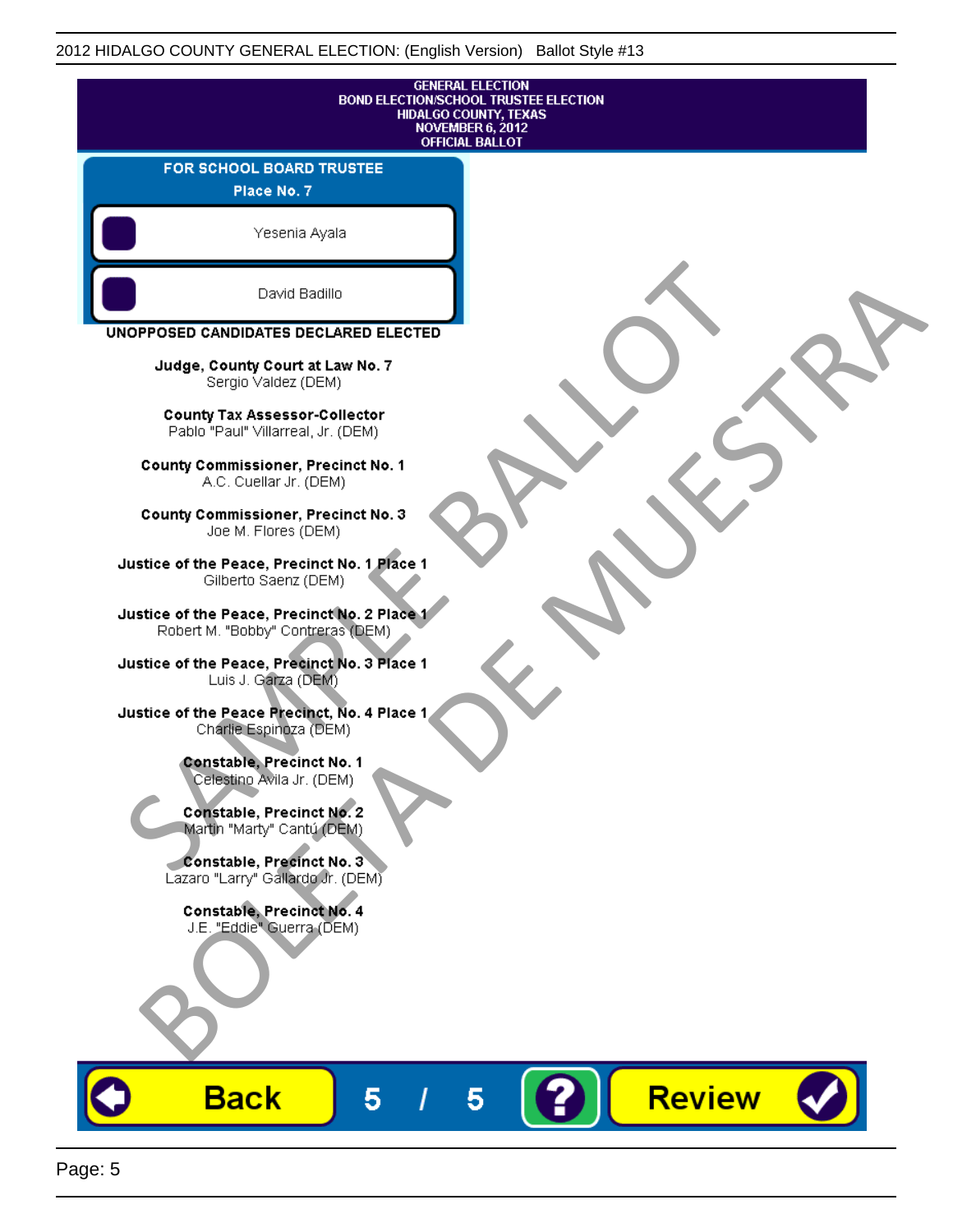Press the candidate name or contest title to return to a contest.

Vote button will light up when

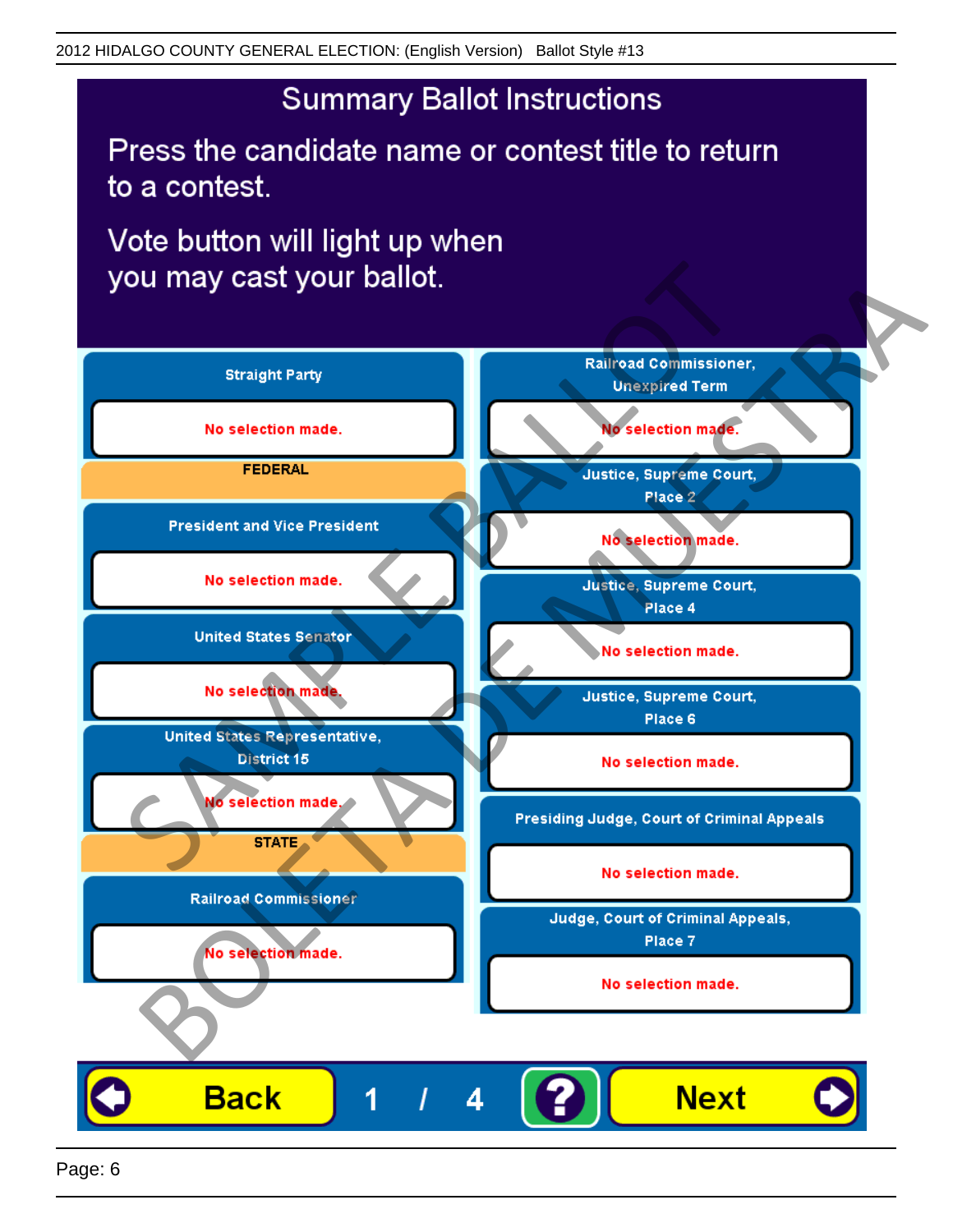Press the candidate name or contest title to return to a contest.

Vote button will light up when

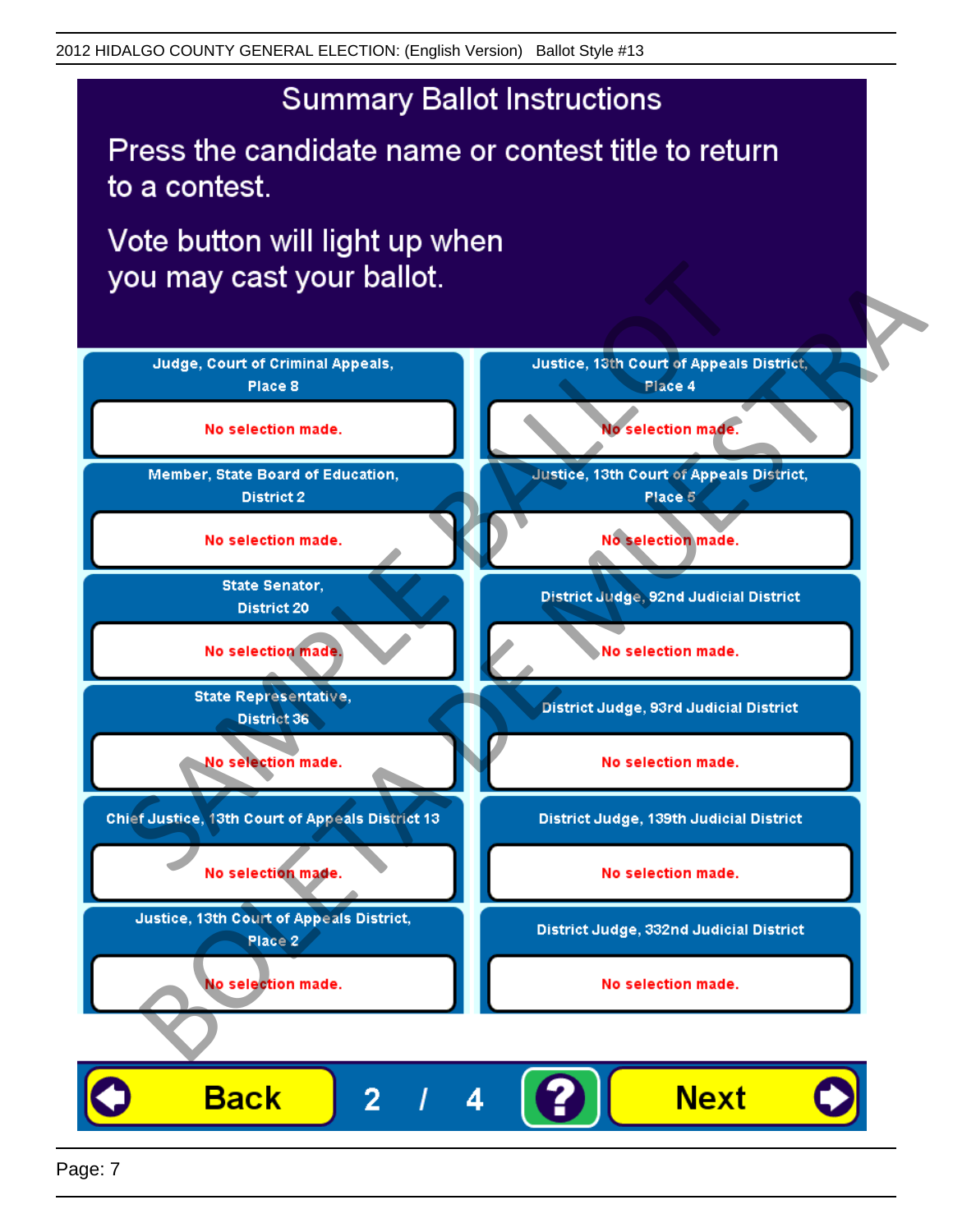Press the candidate name or contest title to return to a contest.

Vote button will light up when